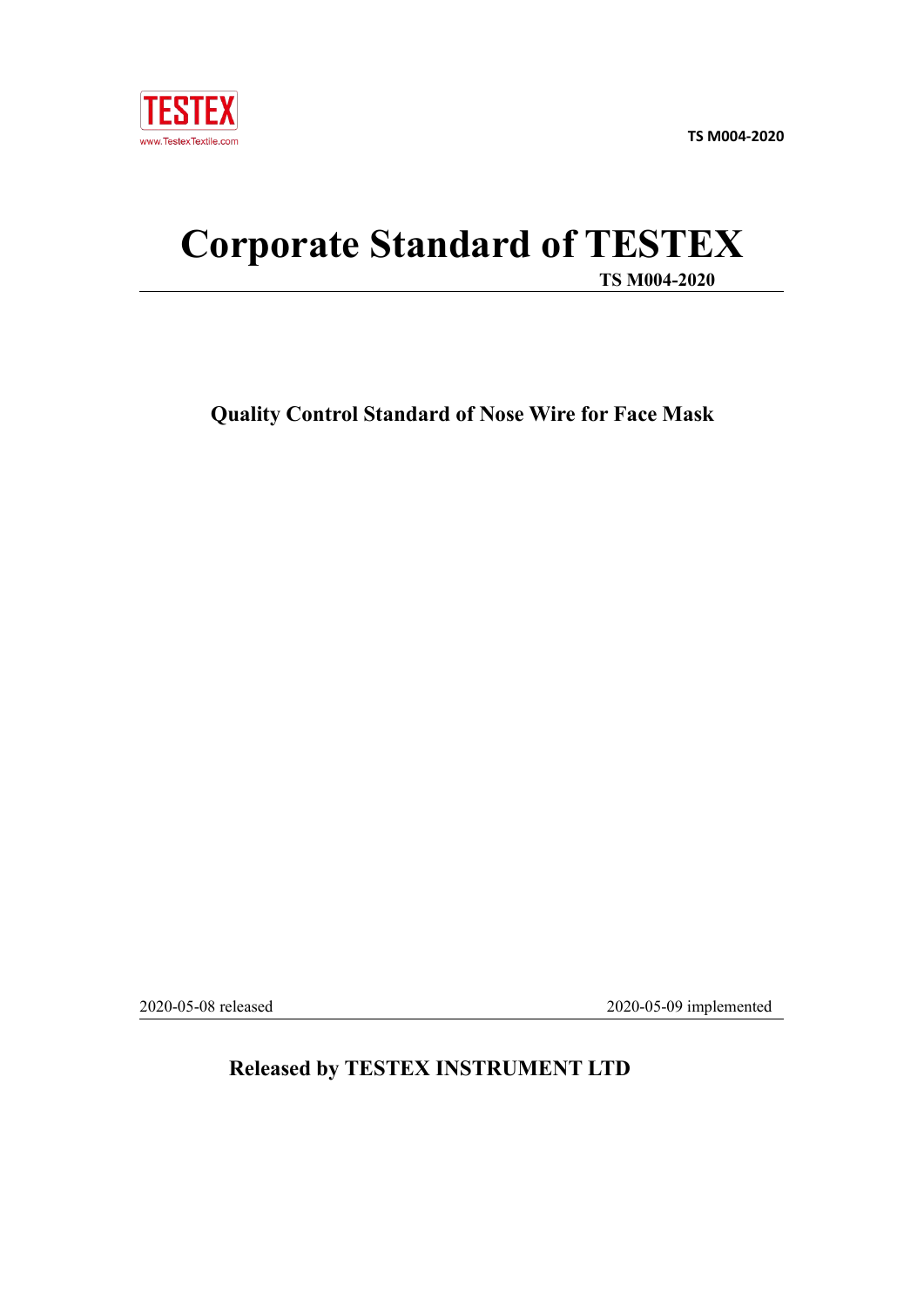**TS M004-2020**



# **Catalog**

# Foreword

- Scope of application
- References
- Raw material requirements
- Technology requirement
- Experiment method
- Testing regulations
- Marks, packaging, transportation and storage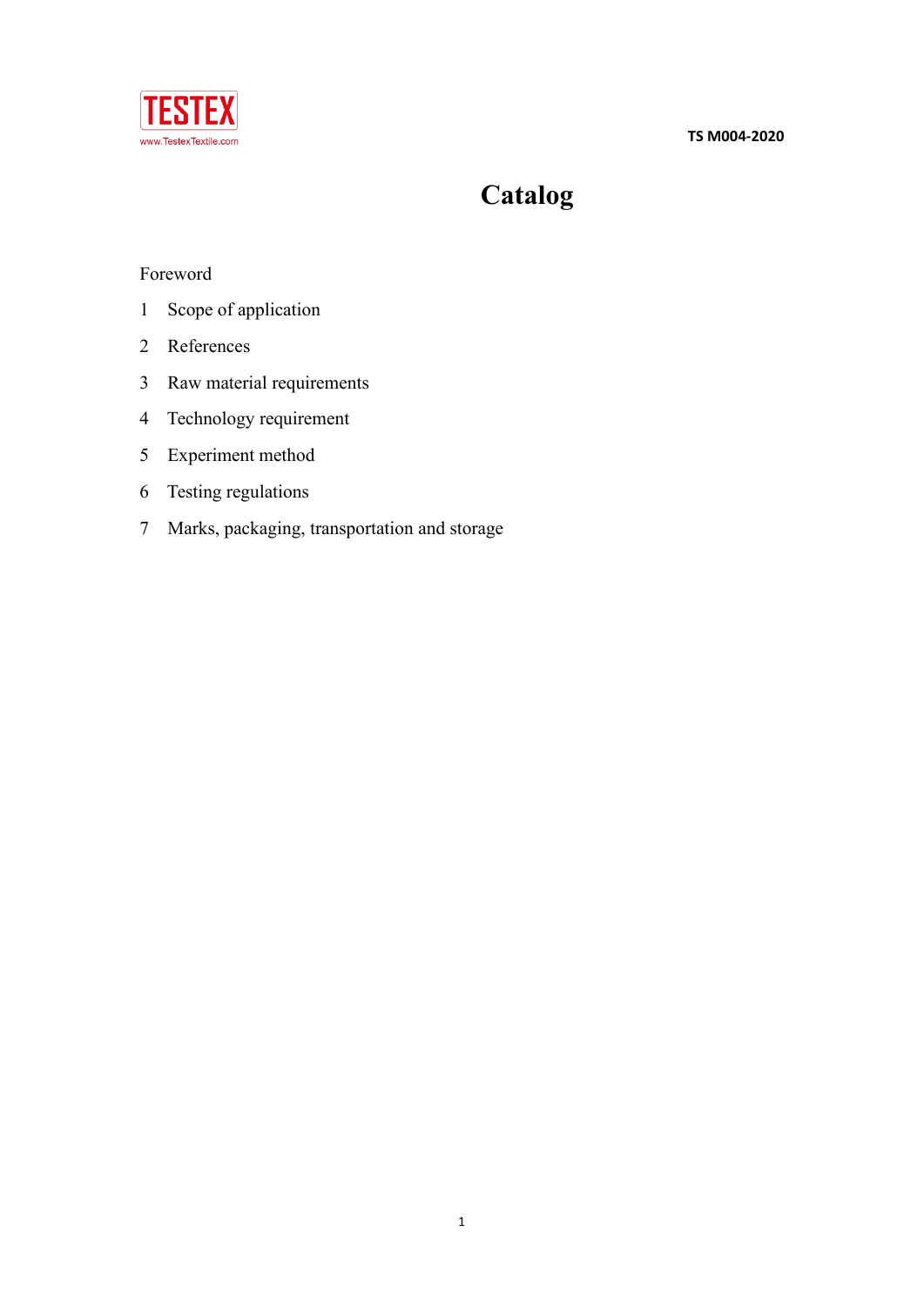

# **Foreword**

This standard is the recommended standard, it serves as the supply, purchasing and production standard of nose wires for the production of medical masks, and is only used for the production of masks.

# **1 Scope of application**

This standard is used to regulate the nose wire used in the production of masks, to guide the production process of masks, mainly to solve the problems that the texture of the nose wire is too soft to fit the face, and the nose wire is not harmful to the human body.

## **2 Reference**

GB19083-2010 Medical protective mask technical requirements

# **3 Terms and definitions**

The galvanized iron wire, polyethylene resin and polypropylene resin used to produce the nose wire should be non-toxic, harmless, pollution-free and non-irritating to human skin.

The single-stranded nose wire is extruded and wrapped with single-strand galvanized iron wire with polyethylene resin or polypropylene resin:

The double-stranded nose wire is extruded with double-stranded galvanized iron wire wrapped with polyethylene resin or polypropylene resin.

## **4 Technology requirement**

4.1 Specification size

| Item                        | Requirement                      |  |
|-----------------------------|----------------------------------|--|
| For flat mask (single wire) | Width: $3.2$ mm $\pm$ 0.2mm      |  |
|                             | Thickness: $1.0$ mm $\pm 0.2$ mm |  |
| $N95$ (Double wire)         | Width: $4.8$ mm $\pm$ 0.2mm      |  |
|                             | Thickness: $1.0$ mm $\pm 0.2$ mm |  |
| Wire diameter               | $0.45$ mm $\pm 0.05$ mm          |  |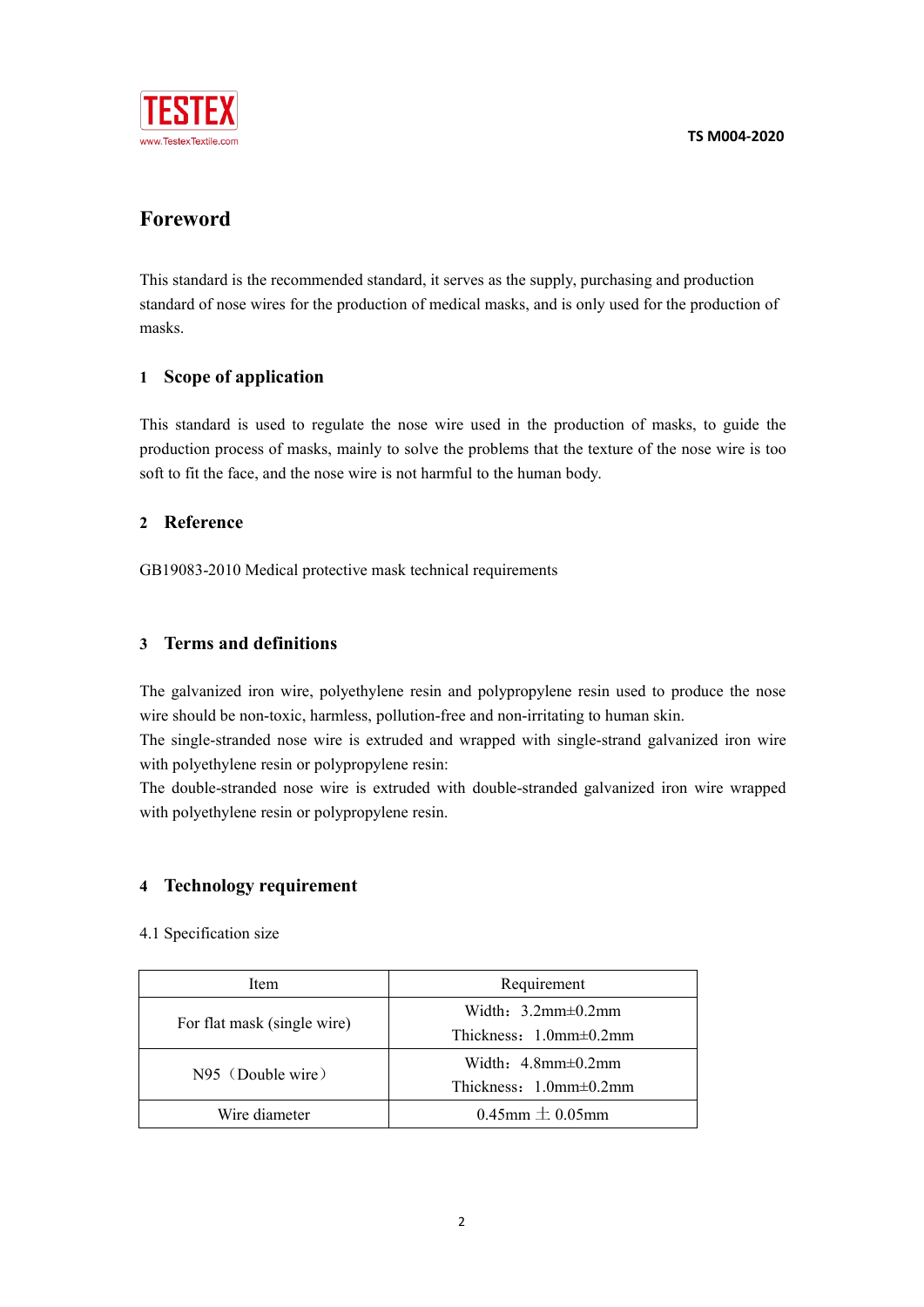

#### 4.2 Exterior requirements

The exterior of the nose wire should be smooth and tidy, no burrs, no stains, no damage, and the iron core type should have no leakage except for the ends.

#### 4.3 Plasticity

The shape of the bridge of the nose should not rebound after the 5.2 test.

#### 4.4 Folding endurance

The nose wire should not break after the 5.3 test.

#### 4.5 Hygiene standard

The hygienic index of the nose bridge should meet the requirements of the following table.

| Item                                | Requirement    |  |
|-------------------------------------|----------------|--|
| Coliform                            | Not detectable |  |
| Pseudomonas aeruginosa              | Not detectable |  |
| Staphylococcus aureus               | Not detectable |  |
| Hemolytic Streptococcus             | Not detectable |  |
| Total number of fungal              | 100            |  |
| colonies/ $(cro/g)$ w               |                |  |
| Total bacterial colonies/ (CFU/g) W | 200            |  |

#### **5 Experiment method**

5.1 External assessment

The bright place is visually inspected by the inspector

#### 5.2 Plasticity test

Take the nose wire with a length of 10 cm, and the initial flattening is "in-line". The tester will fold the wide side of the nose wire into 30° from the midpoint, and observe the state of the sample after unloading.

#### 5.3 Folding resistance test

Take the nose wire with a length of 10cm, and the initial flattening is "in-line". The tester folds the wide side of the nose wire from the midpoint, and then restores it to "in-line". Repeat the operation once to observe the state of the sample.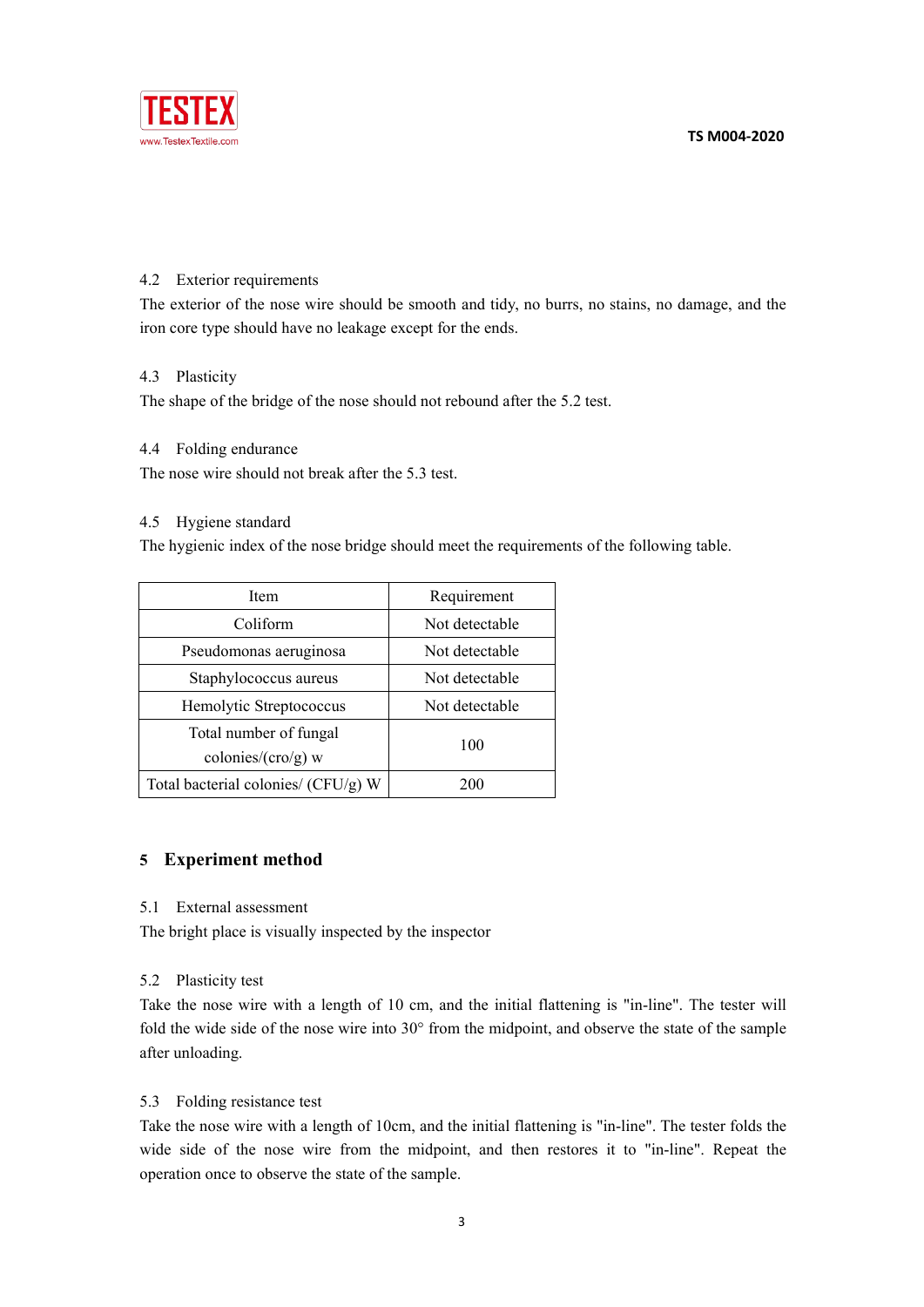**TS M004-2020**



5.4 Hygiene standard According to the provisions of GB 15979.

# **6 Testing regulations**

#### 6.1 Raw materials storage inspection

The raw materials and auxiliary materials should be inspected by the company's technical inspection department according to the requirements of the raw materials and auxiliary materials before entering the warehouse.

#### 6.2 Batch

Products with the same batch of raw materials, the same production line and the same shift production date and the same specifications are "batch"

#### 6.3 Sampling

The factory inspection takes one delivery as a batch, adopts random sampling, and the sampling plan is carried out according to the following table.

| Quantity (Roll) | Sampling ratio | Remarks              |
|-----------------|----------------|----------------------|
| W500            | $>10\%$        | No less than 3 rolls |
| $500 - 1000$    | $>5\%$         |                      |
| M1000           | $>3\%$         | __                   |

#### 6.4 Factory inspection

6.4.1 Each batch of products should be inspected before leaving the factory.6.4.2 The factory inspection items of the nose wire include size, appearance, plasticity and folding resistance.

## 6.5 Quality judgment

If the health index fails, the batch is judged as unqualified. If only other items are unqualified, it is allowed to double the number of samples in the same batch of products, re-examine the unqualified items, and the negative test results shall prevail.